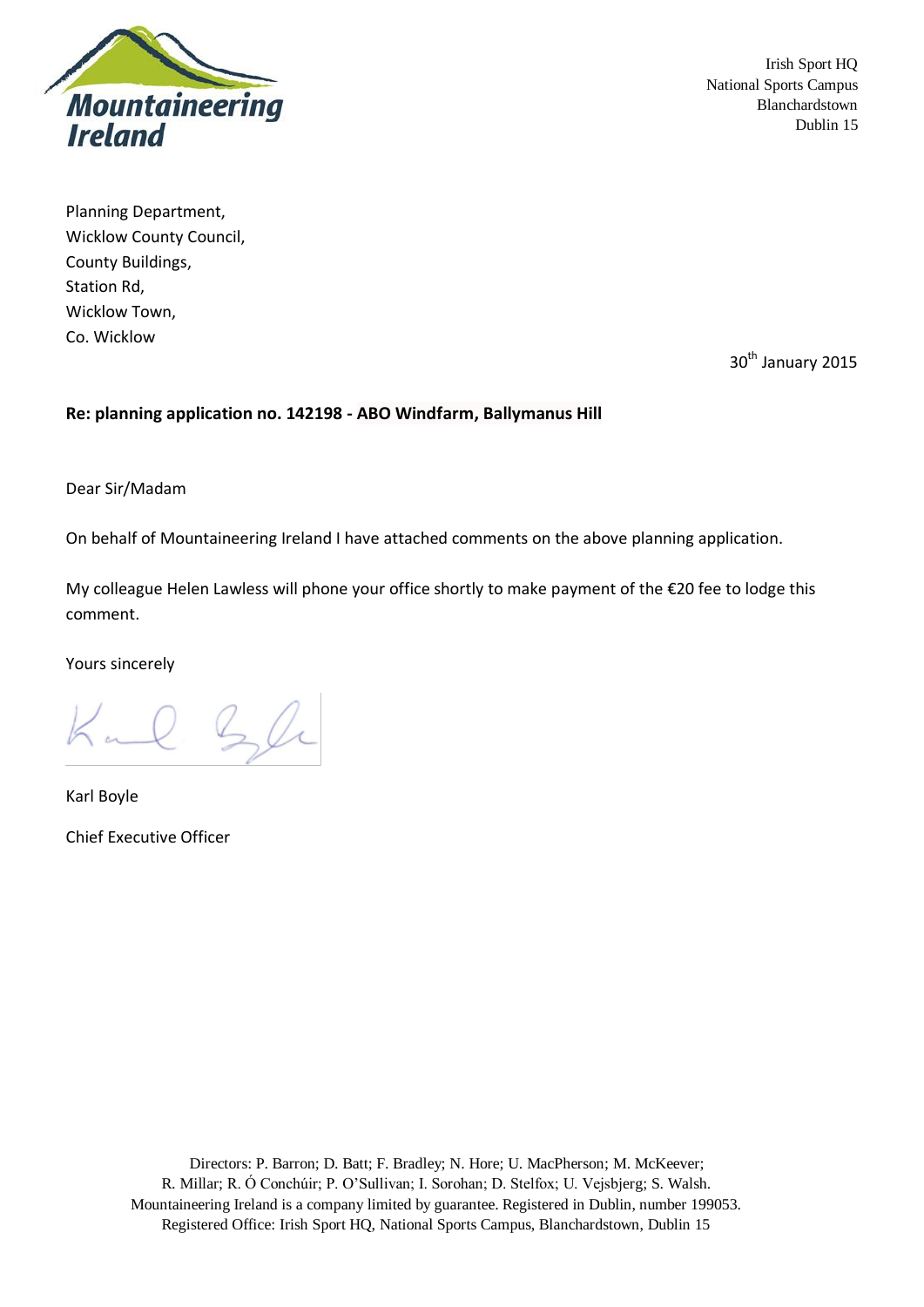

Planning Department, Wicklow County Council, County Buildings, Station Rd, Wicklow Town, Co. Wicklow

30<sup>th</sup> January 2015

# **Re: Planning Application 142198 - ABO Windfarm, Ballymanus Hill**

Dear Sir/Madam

Mountaineering Ireland\* wishes to submit a comment on the above planning application.

## **1. Introduction and context**

Mountaineering Ireland, as the representative body for walkers and climbers in Ireland, has a particular interest is in the upland environment - hills, mountains, forests, bogland, sea cliffs and associated areas. While limited in their extent, the uplands are very significant elements in Ireland's landscape, providing defining geographic features, some of our most beautiful scenery and our largest areas of relatively wild land. This is particularly the case in County Wicklow.

People are drawn to wild and beautiful landscapes as a counterbalance to everyday life, for contact with nature, and for a physical challenge. Ireland's upland areas deliver a host of recreation opportunities, with associated economic and well-being benefits. Ireland has a very limited stock of undeveloped land, and we are using this up at an alarming rate. It is Mountaineering Ireland's assertion that protecting the natural and undeveloped character of Ireland's upland environment should be a key concern within the planning process. Mountaineering Ireland does not oppose all development in upland areas, rather it argues that development should be located where it does not destroy the essential character of the undeveloped landscape of the uplands and coast.

This observation is also submitted from the context of supporting the principle of sustainable, renewable energy developments within Ireland. Mountaineering Ireland believes that a national policy of energy conservation, coupled with a diversity of renewable sources, particularly off-shore stations and supported, community-scale schemes that deliver power directly, provide a more effective approach to meeting future energy needs.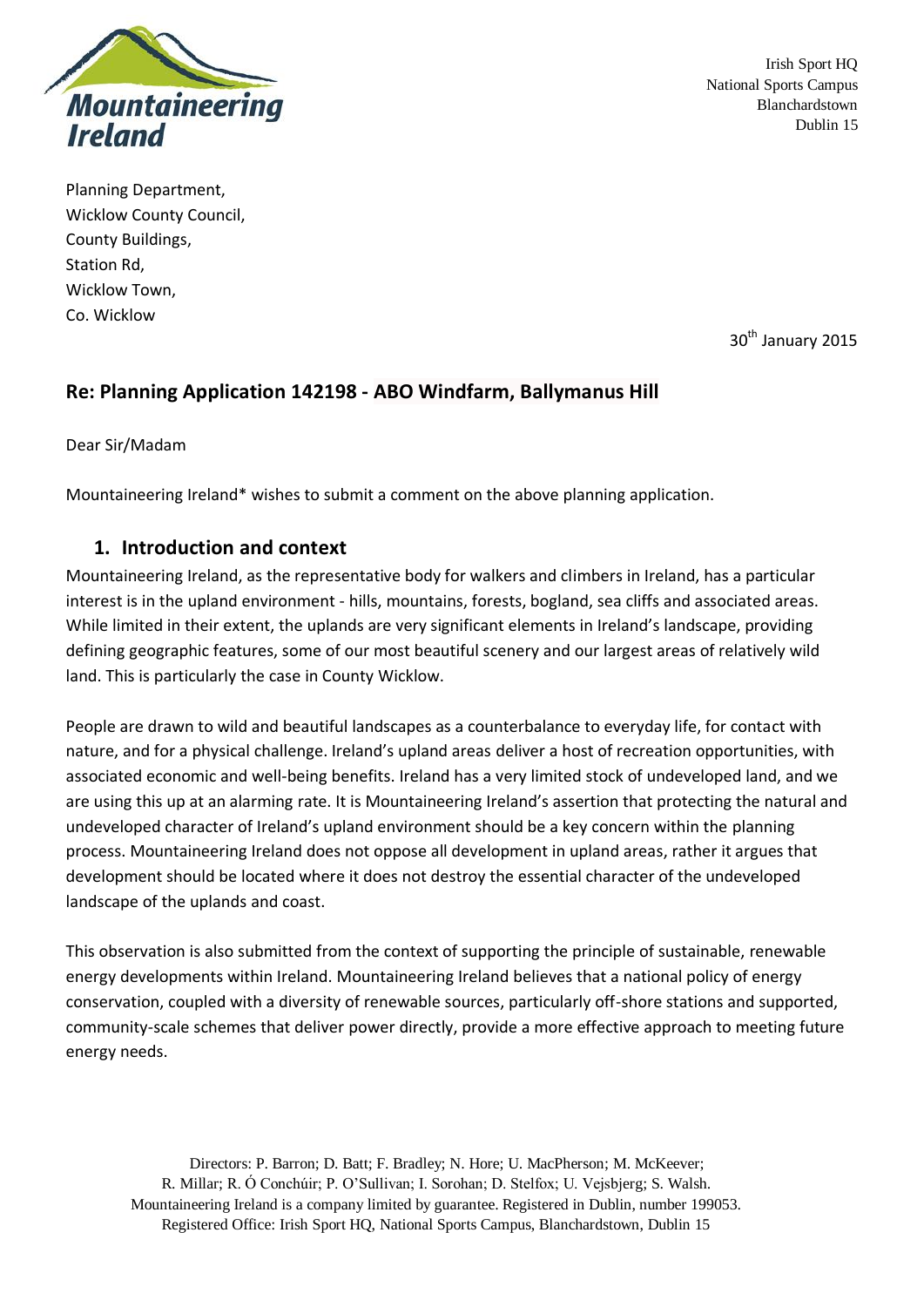

In addition to those windfarms already visible across the landscape of south Wicklow, two significant developments have been granted permission, but not yet constructed, in close proximity to Ballymanus Hill (at Ballycumber to the west and Croghan Mountain to the south east). Mountaineering Ireland is of the strong opinion that this proposal is undesirable from a visual and long-term planning point of view and because it would result in an unacceptable level of industrial development in this scenic rural area.

# **2. Observations on the proposed development**

## **2.1 Visual intrusion**

The proposed wind farm is located at the southern end of the Wicklow Mountains, along the ridge of Ballymanus Hill and roughly parallel with the R747 road from Aughrim to Tinahely. The site location is highly visible across south Wicklow.

Twelve turbines, each with a height of up to 150 metres, constitute a major discordant element in this upland landscape and will be highly injurious to the visual amenity of this area. It is notable that the documents submitted with the application confirm that all 12 turbines in the development would be visible from many popular summits in south Wicklow including Lugnaquilla, Slievemaan, Croaghanmoira, Mullacor and Keadeen.

This injury to visual amenity is significantly exacerbated by the industrial nature of the proposed use as a power generating station in a strongly rural and agricultural landscape, which is also used for recreational purposes including trail-walking, hillwalking, orienteering, angling and horse riding. The incongruity and prominence of the windfarm in this scenic landscape will be exacerbated by the movement of the turbine blades, as well as the service roads and other infrastructure that accompany wind turbines. In addition to their harsh visual impact, the windfarm service roads would facilitate easier access by off-road vehicles to fragile habitats; an activity that has resulted in damage to upland landscapes in Wicklow and other parts of Ireland.

The marked concentration of archaeological features on the south western spur of Ballymanus Hill, including two bivallate ringforts, provides direct evidence that this area has been important to, and respected by, people for many centuries. Were this proposal to be approved we would see these national monuments dwarfed by turbines and the character of this historic landscape altered to an unacceptable degree.

There is also likely to be injury to the residential amenities of people living in the vicinity of Tinahely and Aughrim by reason of the over-dominant visual intrusion of the proposed turbines, their movement and noise.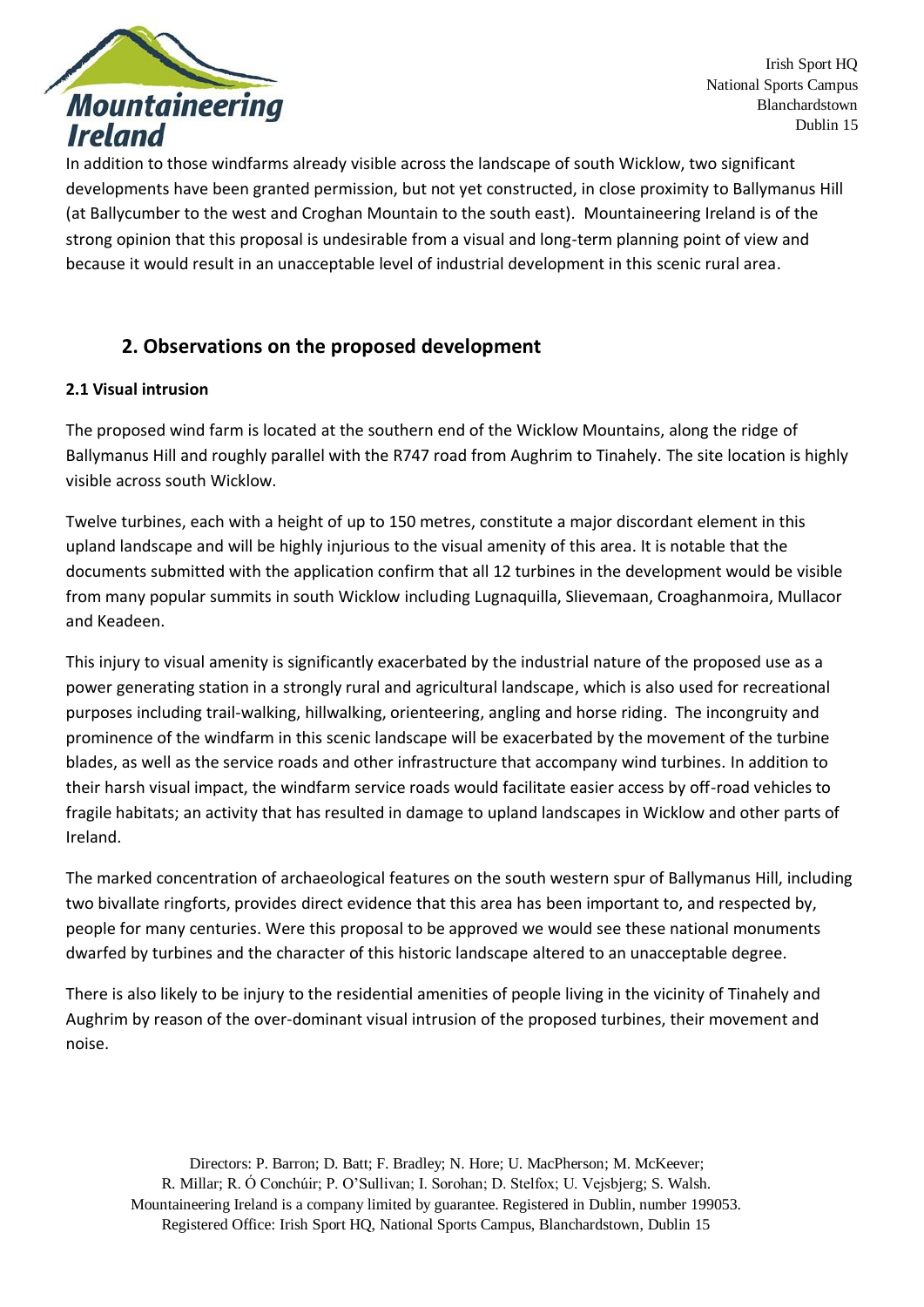

### **2.2 Loss of undeveloped upland landscape**

Mountaineering Ireland's second major objection to the proposal concerns the continuing erosion to Ireland's small remaining national stock of undeveloped upland landscape, of which Ballymanus Hill forms a small but locally significant part. It should be incumbent upon planning authorities to have, in the interests of the proper planning and sustainable development of their administrative areas, preference for less intrusive and more reversible uses of the wild lands in their jurisdiction.

Cognisance must be taken by developers and planning authorities of the effects of development on the landscape, not only within development sites, but also on the surrounding landscapes and environments. Mountaineering Ireland notes that the site in question is made up of both private and State-owned land (Coillte forestry), however the constitution recognises that property rights are not absolute and should be balanced with the common good. Actions by a landowner (public or private) which have adverse impacts on the landscape as a whole outside their property must be seen as being contrary to the long-term interests of society and should be subject to planning restriction.

The small area of undeveloped upland landscape or wild land which remains in Ireland is a priceless national asset, the enjoyment of which for recreational or other sustainable uses, is vital to the physical, mental, recreational, emotional and spiritual well-being of the nation as a whole. This national capital should not be squandered by the location of industrial and other inappropriate and unsympathetic uses (which could be sited elsewhere in more appropriate and less damaging locations) in those vulnerable and precious places for the private benefit of a small number of developers.

## **2.3 Damage to recreational experience**

The Wicklow Mountains provide a vital recreation space for the population of the greater Dublin area and the south east, with the relatively natural and undeveloped character of the landscape delivering both physical and spiritual renewal. The value of, and the increased demand for, outdoor recreation activities, has been recognised in the publication of the Wicklow Outdoor Recreation Strategy (2009).

Section 2.1 highlights how this development would detract from the quality of the experience enjoyed by hillwalkers on Lugnaquilla and other mountains across south Wicklow. It would also be visible from many points along the Wicklow Way, Ireland's oldest long-distance walking route. The Wicklow Way is one of Ireland's most popular marked walking routes, and one of only five nationally considered to have the potential to reach international standard in the short-term (NTO, 2010, p.25).

The village of Tinahely has been designated by Fáilte Ireland as a hub for walkers and Tinahely Community Projects, a local voluntary group, has developed four looped walks in the area; the proposed development would be clearly visible from all these walks. Recreation and tourism are vitally important to Tinahely, and equally so in the Aughrim area.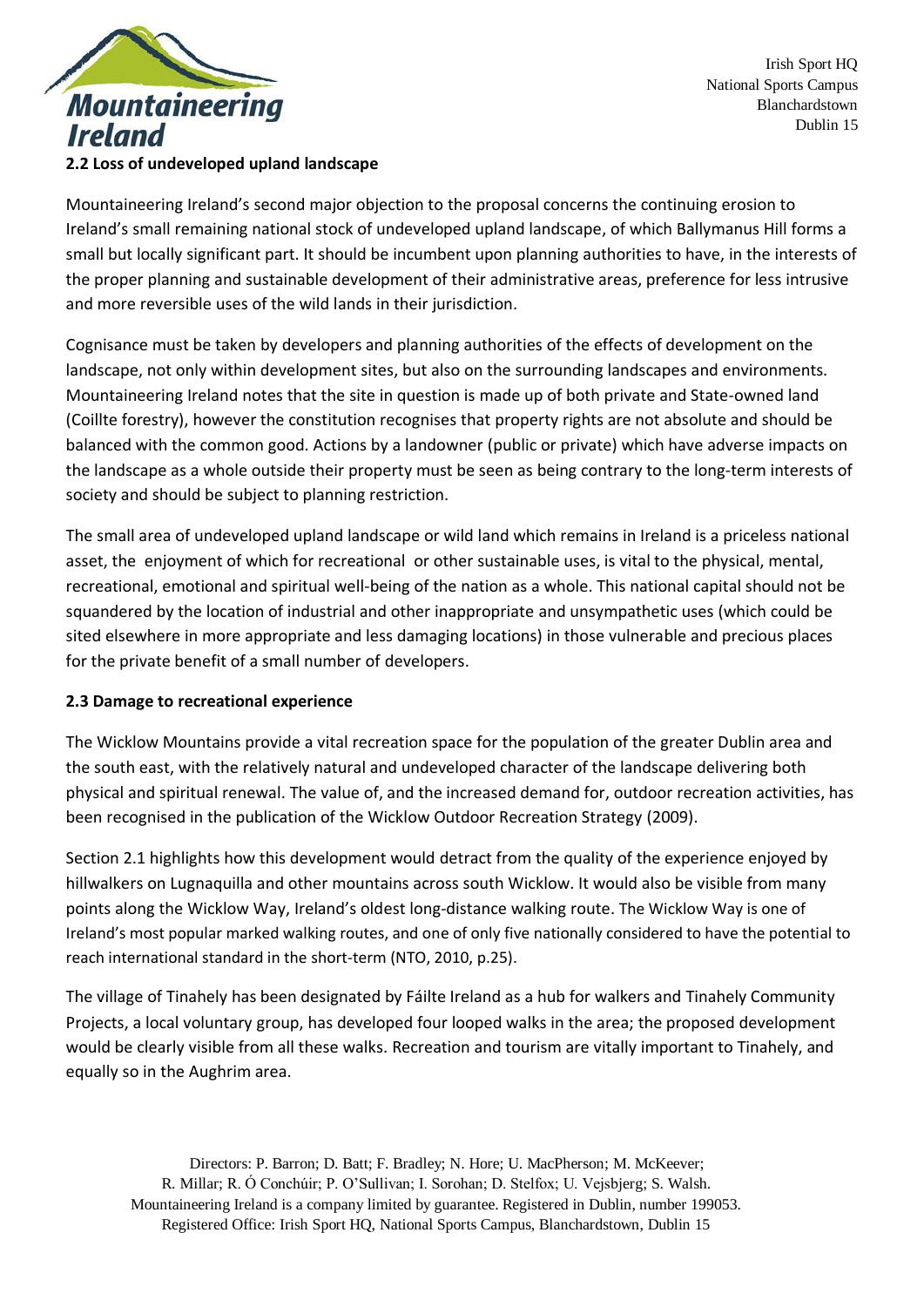

As the representative body for Ireland's largest recreation user group, walkers, Mountaineering Ireland can say with certainty that the industrialisation of this landscape through the imposition of a very visible windfarm will detract from the quality of the recreation experience currently enjoyed in south Wicklow.

This assertion is supported by research from Scotland which provides clear evidence that mountain-goers do not want to pursue their activity, and spend their money, in areas they regard as spoiled by industrial-scale windfarms. They are changing their behaviour to avoid such areas (MCoS, 2014).

There is local evidence of this too. A Mountaineering Ireland affiliated club based in south Wicklow reported to us how a walk that the club previously enjoyed regularly was destroyed by the construction of a windfarm at Coolmeelagh near Carnew.

# **3. Conclusion**

To add further wind turbines to the landscape of south Wicklow would result in an unacceptable cumulative impact, industrialising and devaluing a scenic rural landscape. Approval of this application would also undermine the significant public and community investment already made in recreation management and infrastructure in south Wicklow, and the economic value that recreation and tourism bring to the area. Both the recreational and tourist uses are highly sustainable and can function as strong economic generators on an ongoing basis without significant landscape degradation and with a much wider spread of return to the local and national community both in financial and employment terms.

Mountaineering Ireland trusts that you will take these views into consideration when deciding on this application.

Yours sincerely

Kul Sli

Karl Boyle Chief Executive Officer